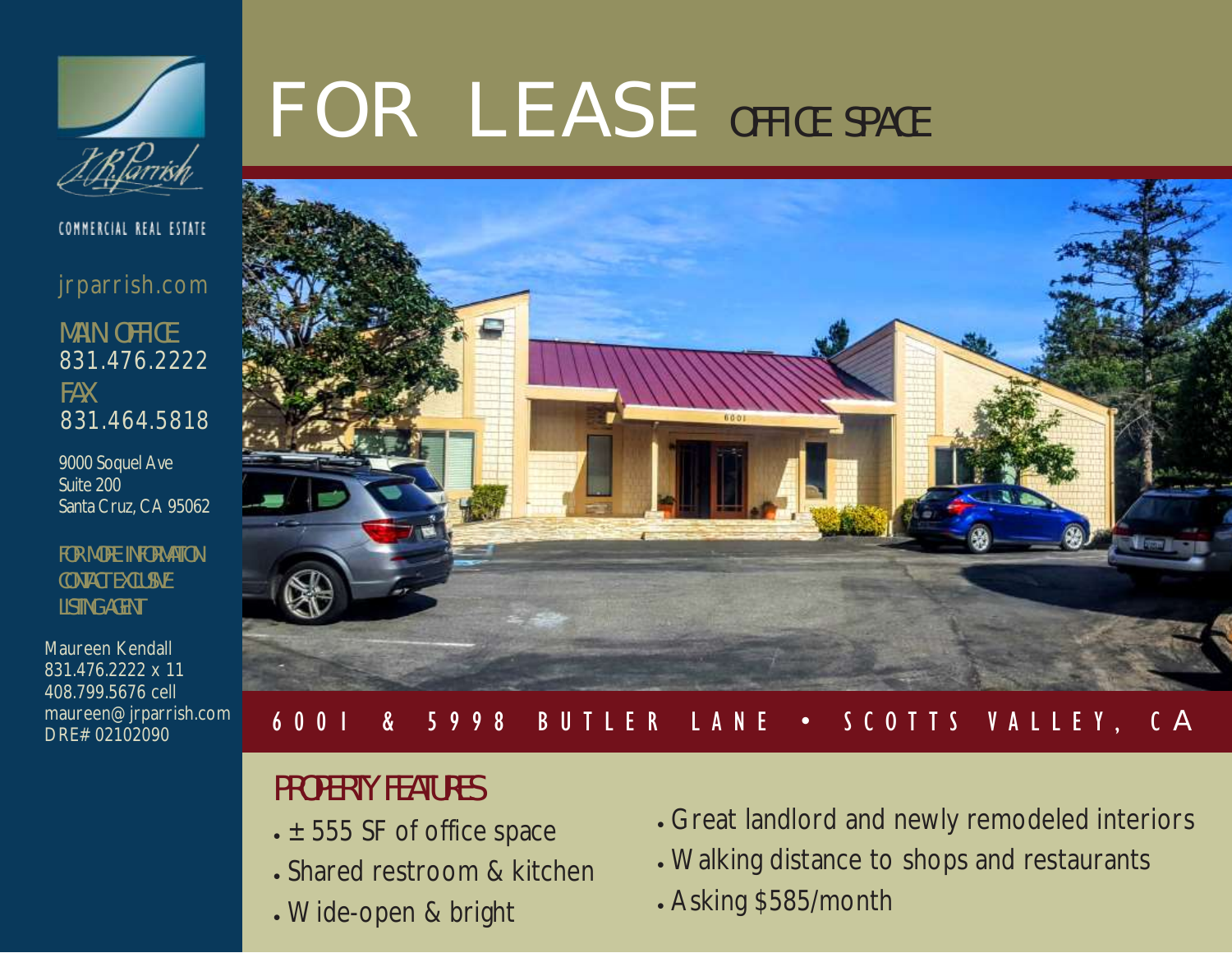

# F L O O R P L A N S

#### **OFFICE SPACE**



jrparrish.com

MAIN OFFICE 831.476.2222 FAX 831.464.5818

9000 Soquel Ave Suite 200 Santa Cruz, CA 95062

FOR MORE INFORMATION CONTACT EXCLUSIVE LISTING AGENT

831.476.2222 x 11 408.799.5676 cell maureen@jrparrish.com DRE# 02102090



### J R P A R R I S H C O M M E R C I A L R E A L E S T A T E • j r p a r r i s h . c o m